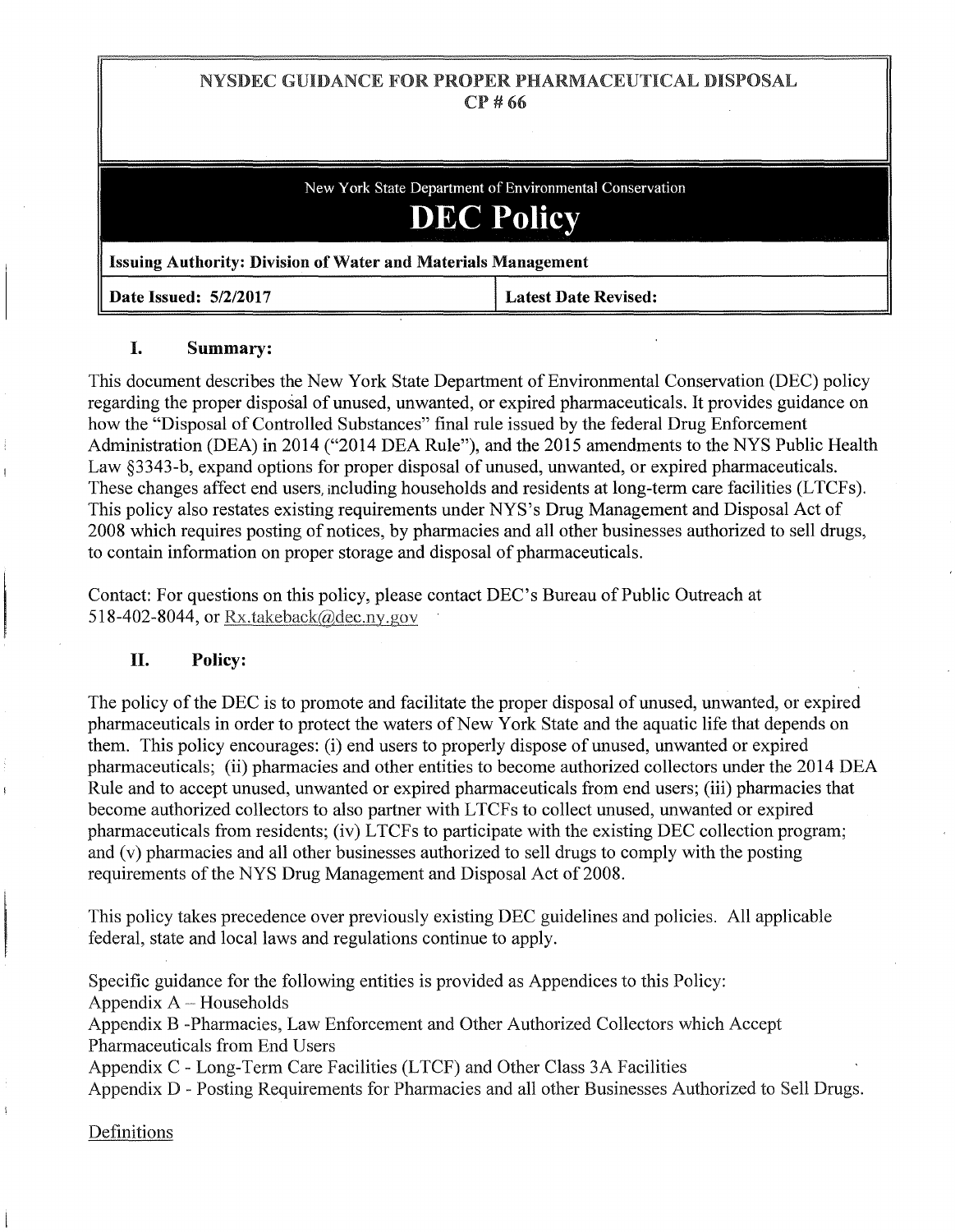Key terms as used in this document are defined below

"Authorized collector" means a manufacturer, reverse distributor, distributor, narcotic treatment program, hospital or clinic with an on~site pharmacy that has modified its DEA registration to receive controlled substances for the purpose of destruction.

"Class 3A Facility" or "Class 3A Institutional Dispenser, Limited Licensee" means nursing homes, convalescent homes, health-related facilities, adult care facilities subject to the provisions of Title 10 NYCRR Parts 487, 488 & 490, and dispensaries or clinics not qualifying as institutional dispensers in license Class 3. Class 3A licenses are issued by the New York State Department of Health (DOH).

"End user" means a person who has lawfully obtained and possesses pharmaceuticals. This term includes "ultimate users."

"Long-term care facility (LTCF)" means a nursing home, retirement care, mental care, or other facility or institution which provides extended health care to resident patients.

"Pharmaceutical" means all prescription and over-the-counter (OTC) human and veterinary medicine. The terms "pharmaceutical," "drug," and "medication" are used interchangeably in this document.

"Pharmacies and other entities" means pharmacies, as well as manufacturers, distributors, reverse distributors, narcotic treatment programs, and hospitals/clinics with an on-site pharmacy.

"Ultimate user" means a person who has lawfully obtained, and who possesses, a controlled substance for his own use or for the use of a member of his household or for an animal owned by him or a member of their household. This term is used by the Secure and Responsible Drug Control Act of 2010.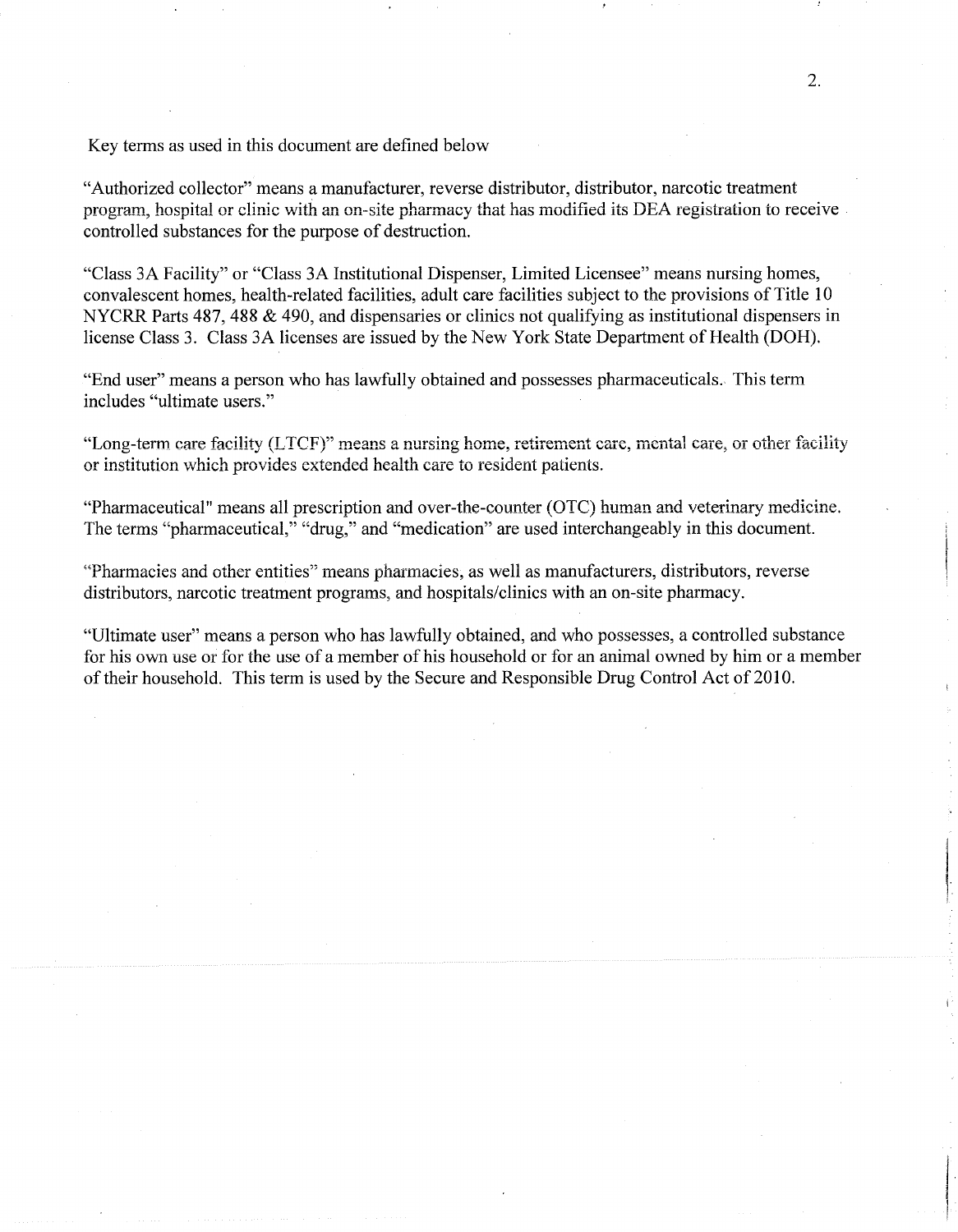# **HI.** Purpose and Background:

The purpose of this policy is to reaffirm DEC's commitment to promoting and facilitating the proper disposal of unused, unwanted, or expired pharmaceuticals in order to protect the waters of New York State and the aquatic life that depends on them.

Disposal of unused, unwanted, or expired pharmaceuticals by flushing down a drain can cause harm to aquatic life in the receiving waters.

Some pharmaceuticals pass largely unaltered through wastewater treatment plants and enter rivers and other receiving waters. Additionally, pharmaceuticals from health care facilities, pharmaceutical manufacturing facilities, veterinarians' offices, and farms can reach the water. There is also a significant health risk associated with the abuse of prescription pharmaceuticals remaining in the home.

### History of New York State's Proactive Approach to Reducing Pharmaceuticals in Water

Historically, best management practices for disposal of unused, unwanted, or expired pharmaceuticals included flushing. In 2008, DEC formed a multidisciplinary Pharmaceutical Work Group, led by the Division of Water, with an initial focus on reducing the flushing of unused, unwanted, or expired pharmaceuticals. Other involved New York State agencies include the DOH, Office of the Attorney General, Division of Criminal Justice Services, Office of Mental Health, and Department of Corrections and Community Supervision.

Working with these other agencies, DEC developed and conducted an extensive "Don't Flush Your Drugs" campaign and developed guidance for alternative disposal methods. DEC encouraged collection events and provided information on alternatives to flushing. To implement New York's Drug Management and Disposal Act of 2008, DEC, with the New York State Education Department, established a notice containing information on the proper disposal of unused, unwanted or expired pharmaceuticals to be posted in pharmacies and other locations that sold pharmaceuticals across the state.

Complementary to DEC's efforts, a limited network of pharmaceutical collection options were developed and implemented across New York State. By 2014, many law enforcement stations established permanent collection receptacles for households to dispose of their unused, unwanted, or expired pharmaceuticals. Various municipalities hold collection events for members of their communities to dispose of unwanted, unused or expired pharmaceuticals. Twice a year, the DEA conducts nationwide collection days, with more than 200 sites just in New York State, collecting unwanted, unused or expired pharmaceuticals from households, as well as from long-term care facilities. DEC's own law enforcement personnel also picks up unwanted, unused or expired pharmaceuticals from health care facilities in the NYC Watershed, and on Long Island.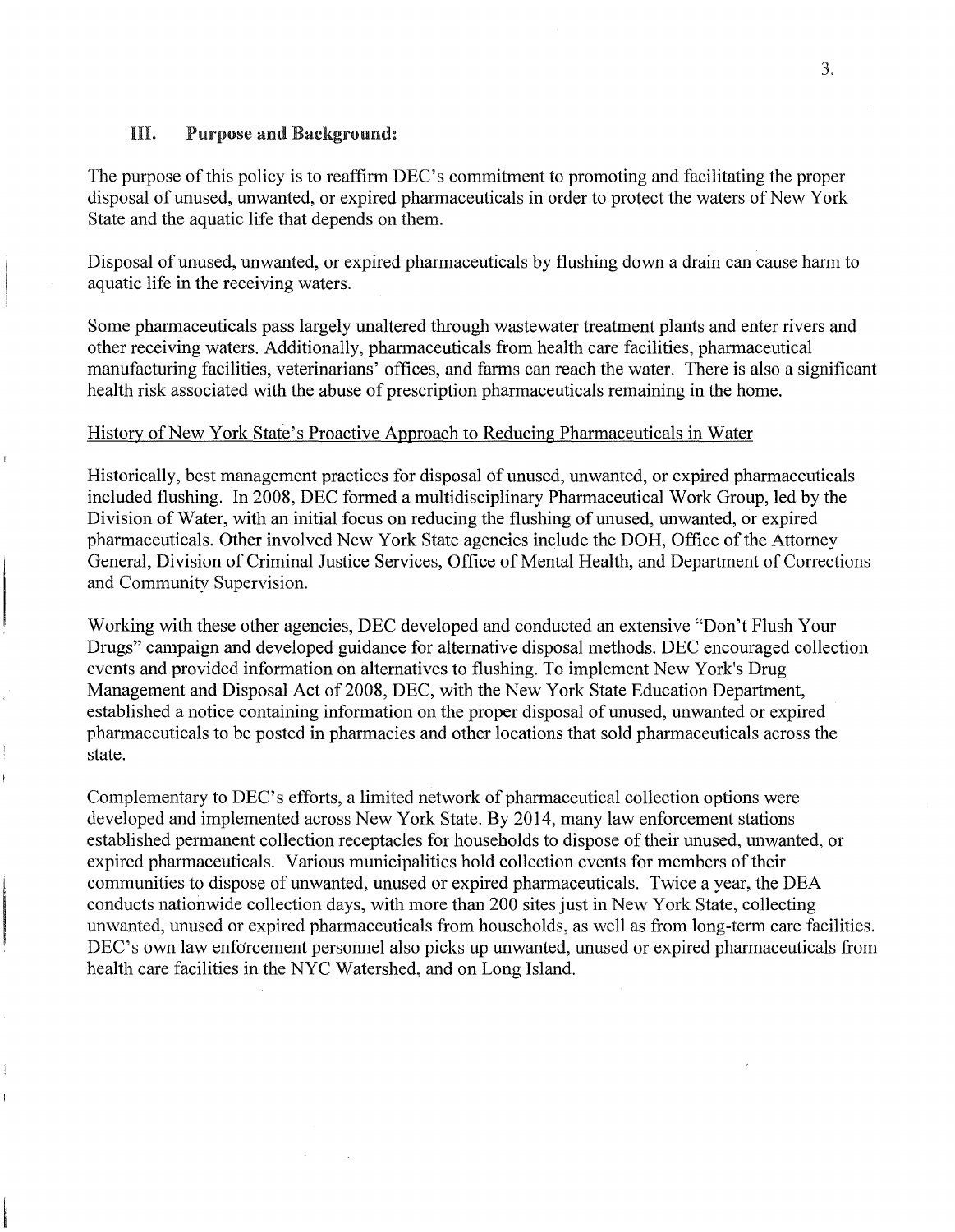#### Environmental Impacts of Pharmaceuticals in the Water

A nationwide study done in 1999 and 2000 by the United States Geological Survey (USGS) found low levels of drugs such as antibiotics, hormones, contraceptives and steroids in 80% of the rivers and streams tested. Numerous studies since then confirm this growing problem. Low levels of pharmaceuticals were found in New York State waters and were found to be adversely affecting **fish and other aquatic wildlife.** Male fish can be feminized (produce eggs) when exposed to hormones (e.g., estrogen from birth control pills). Other pharmaceuticals, such as anti-depressants and betablockers, reduce fertility or affect spawning in certain aquatic organisms. Even *expired* pharmaceuticals can cause adverse effects in fish and other aquatic wildlife.

### Health Risk in the Home from Unused, Unwanted, or Expired Pharmaceuticals

In addition to concerns for aquatic life in our waters, there is a significant threat of rising pharmaceutical abuse related to improper storage or disposal of unwanted, unused or expired pharmaceuticals in households.

Pharmaceuticals in the home present an easy opportunity for abuse. According to the Office of National Drug Control Policy, Executive Office of the President, as noted in the publication "Epidemic: Response to America's Prescription Drug Abuse Crisis":

*Prescription drug abuse is the Nation's fastest-growing drug problem.* . . *data from the National Survey on Drug Use and Health (NSDUH) show that nearly one-third of people aged 12 and over who used drugs for the first time in 2009 began by using a prescription drug non-medically. The same survey found that over 70 percent of people who abused prescription pain relievers got them from friends or relatives, while approximately 5 percent got them from a drug dealer or from the Internet. Additionally, the latest Monitoring the Future study-the Nation's largest survey of drug use among young people-showed that prescription drugs are the second most-abused category of drugs after marijuana.* " *[internal citations omitted]* 

*The number of prescriptions filled for opioid pain relievers-some of the most powerful medications available-has increased dramatically in recent years. From 1997 to 2007, the milligram per person use of prescription opioids in the US.* ... *[showed]* ... *an increase of 402 percent ... Further, opiate overdoses, once almost always due to heroin use, are now increasingly due to abuse of prescription painkillers. [internal citations omitted].* 

Federal and State Laws and Regulations to Address Pharmaceuticals

Recent state and national actions represent major steps forward by allowing pharmacies and other authorized collectors to accept unused, unwanted, or expired pharmaceuticals for proper disposal. Additionally, New York's Drug Management and Disposal Act of 2008 requires that all pharmacies and other retailers in the state that sell pharmaceuticals to post a notice on the proper disposal of drugs. On September 9, 2014, the DEA published the 2014 DEA Rule in accordance with the Controlled Substances Act, as amended by the Secure and Responsible Drug Disposal Act of 2010 ("Disposal Act"). This rule authorizes households to transfer unused, unwanted, or expired pharmaceutical controlled substances to entities authorized by the DEA for safe, secure and responsible disposal. Furthermore it allows retail pharmacies and other entities, with authorization from the DEA, to

t.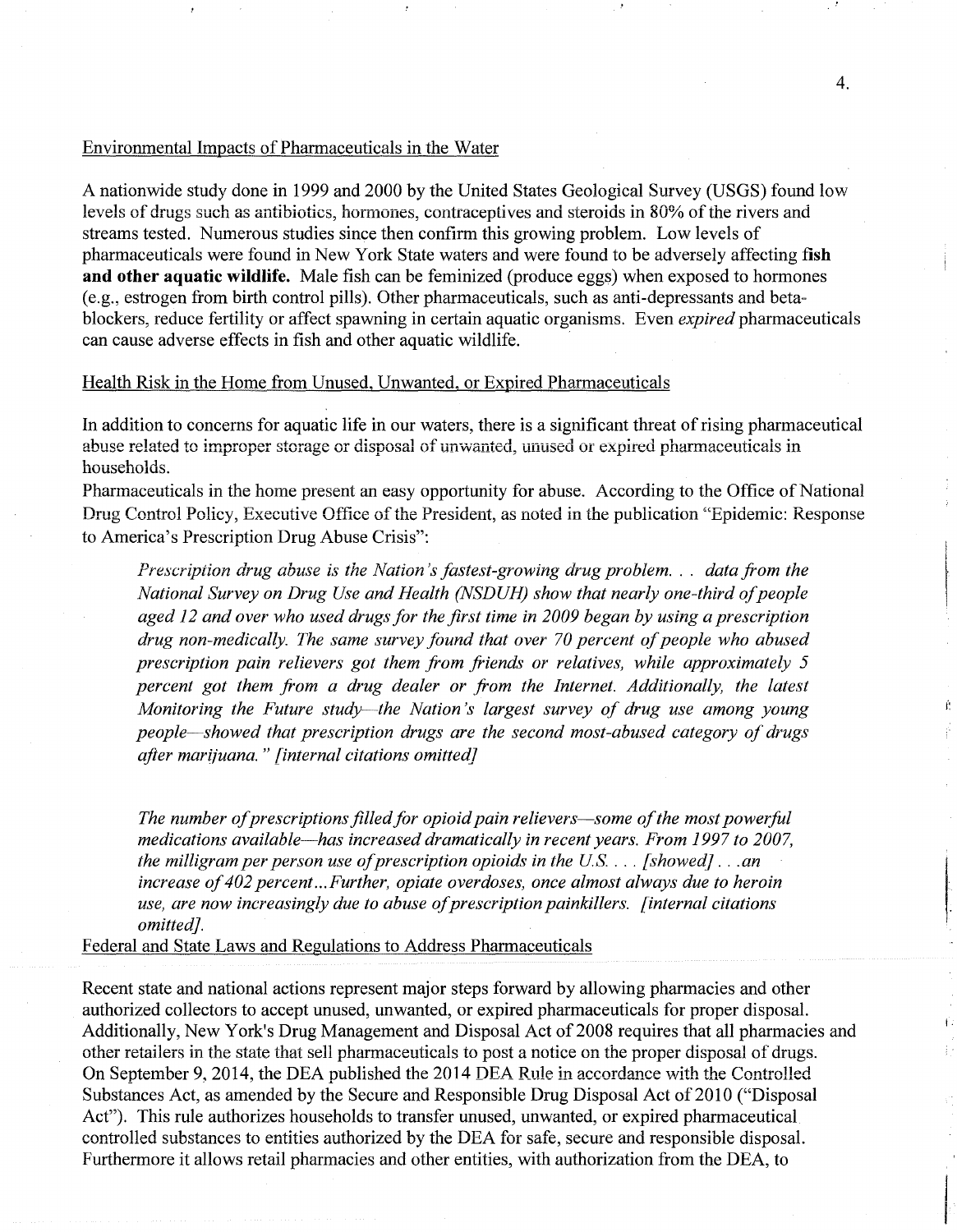voluntarily administer mail-back programs and maintain pharmaceutical collection receptacles (i.e., to become "authorized collectors"). However, under the 2014 DEA Rule authorized collectors are not allowed to conduct take-back events. Law enforcement may continue to conduct take-back events at any time, though. Any person or community group, registrant or non-registrant, may partner with law enforcement to conduct take back events.

Enacted in 2015, amendments to the Public Health Law §3343-b, expanded options for proper disposal of unused, unwanted, or expired pharmaceuticals from consumers (end users), which mcludes households, and patients at LTCFs.

## IV. **Responsibility:**

The responsibility for maintaining, interpreting, and updating this policy lies with the Divisions of Water and Materials Management, in conjunction with the Office of General Counsel and other members of the Pharmaceuticals Work Group.

## V. **Related References:**

10 NYCRR 80.51, Surrender and Disposal of Controlled Substances, November 26, 2008.

Public Health Law §3343-b, Safe Disposal of Unused Controlled Substances, amended September 27, 2014

Environmental Conservation Law, Article 27, Title 27, Drug Management Disposal Act, March 24, 2009

Education Law, Article 137, Pharmacy, Section 6808(2), Registered and Operating Establishments

21 CFR- Title 21 of the Code of Federal Regulations (Drug Enforcement Administration), Volume 9, Chapter II, April 1, 2015:

(i) Part 1300 Definitions

(ii) Part 1301 Registration of Manufacturers, Distributors, and Dispensers of Controlled Substances

(iii) Part 13 04 Records and Reports of Registrants

(iv) Part 1305 Orders for Schedule I and II Controlled Substances

(v) Part 1307 Miscellaneous

Part 1317 Disposal

Executive Office of the President of the United States (2011). Epidemic: Responding to America's Prescription Drug Crisis. Retrieved from

https://www.whitehouse.gov/sites/default/files/ondcp/policy-and-research/rx\_abuse\_plan.pdf Secure and Responsible Drug Disposal Act of 2010, 21 USC §801 *et seq.*, as added by Pub.L. 111-273, 124 US Stat. 2858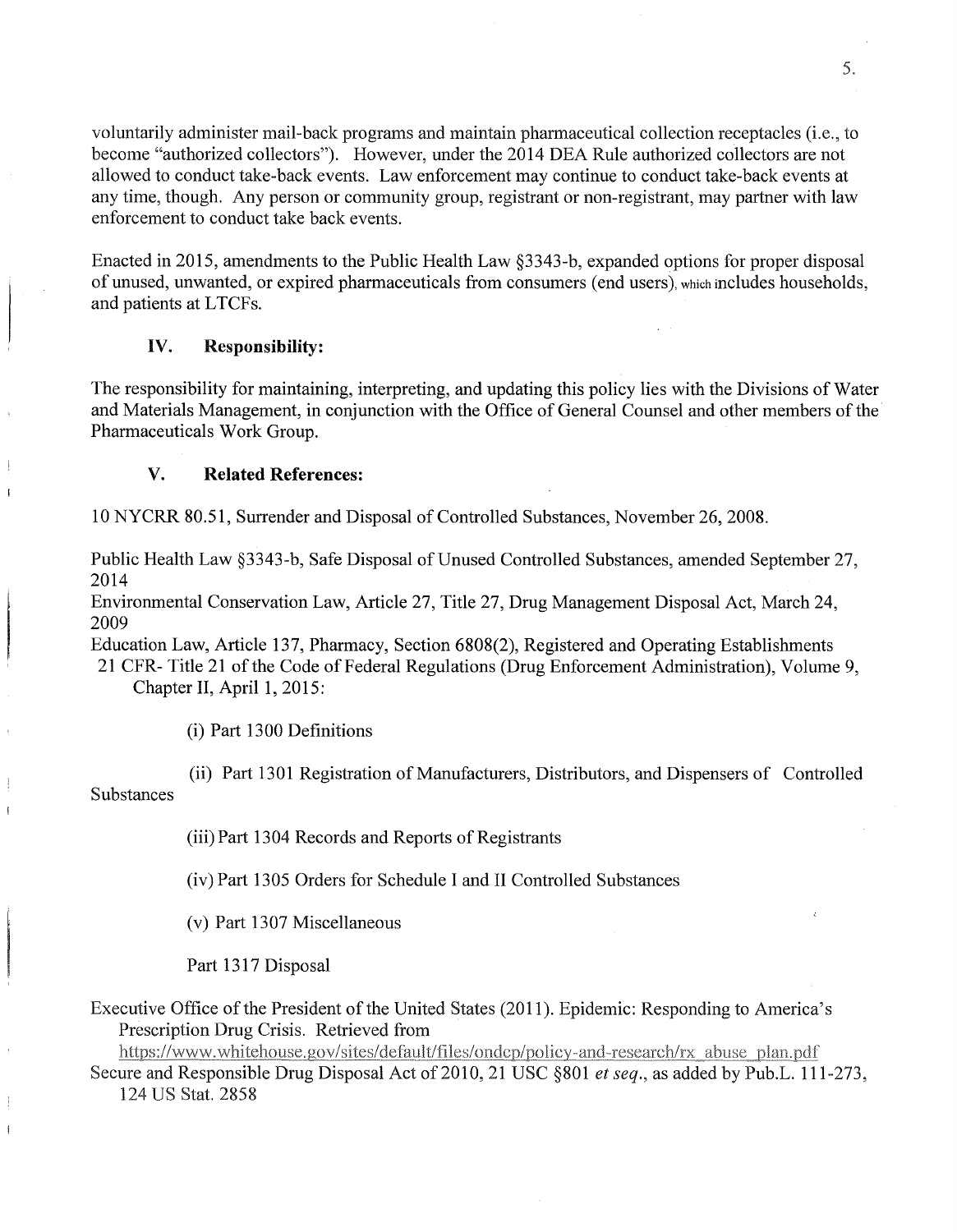#### APPENDICES

#### Appendix A. Guidance for Households

## Households are strongly encouraged to dispose of any unused, unwanted, or expired pharmaceuticals through take-back program options as described below.

Caution: Keep all pharmaceuticals in a safe place, secure from children, pets, and abuse, until disposing of them. Avoid crushing pharmaceuticals as some can be harmful in powder form. With limited exception (below), DEC recommends that no pharmaceuticals be flushed. Households may dispose of any unused, unwanted, or expired pharmaceuticals in several ways other than flushing:

- 1. At those pharmacies that have a collection receptacle.
	- Contact your pharmacy to find out if it has a collection receptacle, or search for a nearby pharmacy that does, on the DEA website: https://www.deadiversion.usdoj.gov/pubdispsearch/spring/main?execution=e1 s1
	- Call the DEA Registration Call Center at 1-800-882-9539 to find a collection receptacle near you.
- 2. At a local collection receptacle or event other than at a pharmacy.
	- Some county and local law enforcement offices offer collection receptacles inside their stations. Contact your local law enforcement office to find out whether they provide a collection receptacle at their location and the hours that it may be used.

New York State Police Troop Headquarters offer 24 hour/7 day a week collection receptacles in their offices. For a listing, by county, of New York State Police Troop Headquarters and other law enforcement agencies, that maintain collection receptacles, visit the following webpage:

http://health.ny.gov/professionals/narcotic/medication drop boxes/

- e Some municipalities offer household pharmaceutical collection events, in partnership with law enforcement. Contact your local municipality to find such events. Note: Most Municipal Household Hazardous Waste Collections do NOT accept pharmaceuticals.
- 3. Through programs that offer mail-back envelopes for consumers (free of charge or for a nominal fee). Consumers simply place their pharmaceuticals into the envelope, and drop it in the regular mail. Such envelopes are currently available at many pharmacies.

In the event that take-back options 1, 2, or 3 are not available, or are overly inconvenient, follow all of these steps to dispose of unused, unwanted, or expired pharmaceuticals in the trash:

• Add water and then salt, ashes, dirt, cat litter, coffee grounds, or another undesirable substance, to unused, unwanted, or expired pharmaceuticals. This helps avoid accidental or intentional misuse and/or misdirection of unused, expired, or unwanted pharmaceuticals. To **International Control** 

International Property of the United States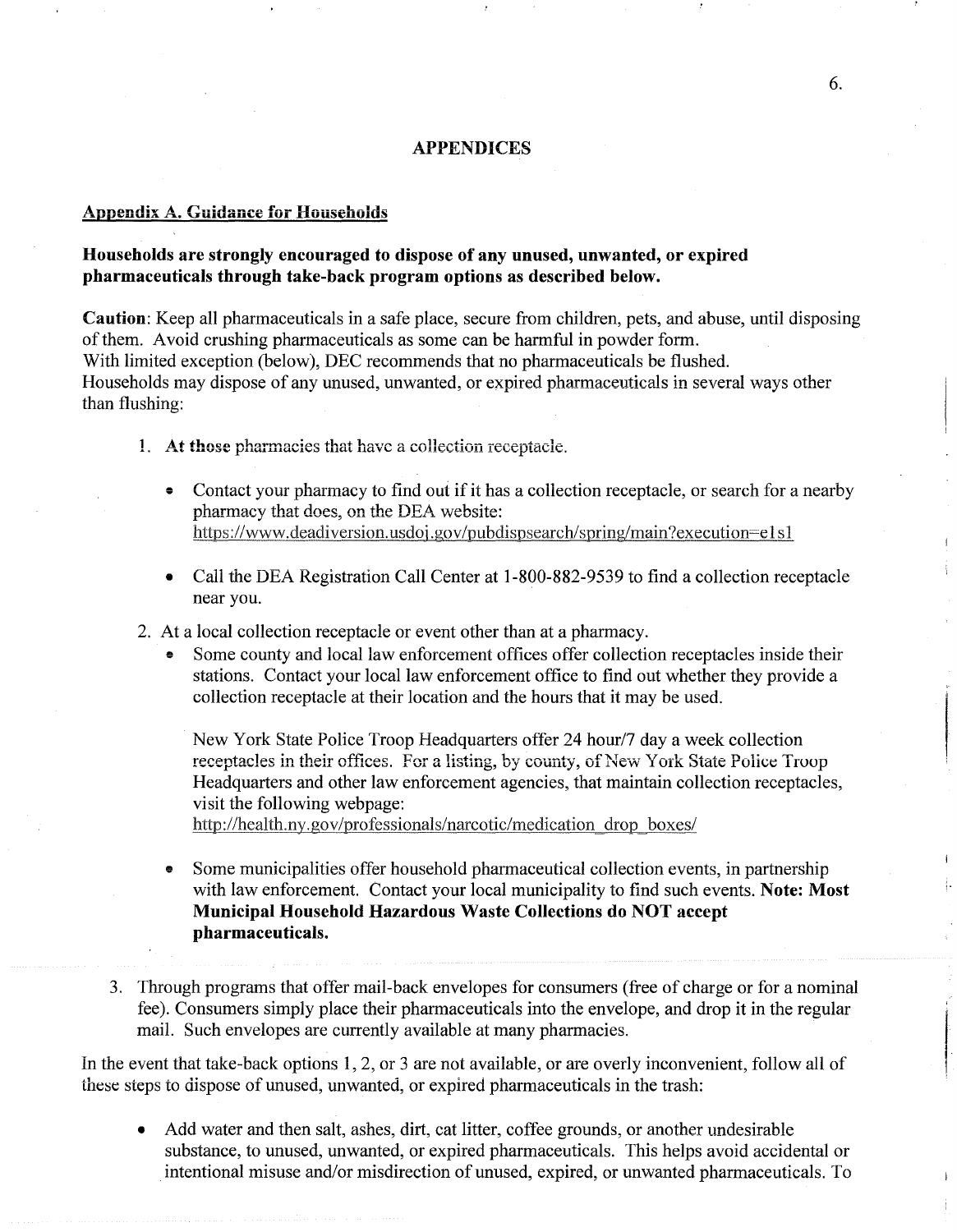- ® prevent consumption by scavenging humans, pets, or wildlife, do not conceal discarded pharmaceuticals in food.
- Place all unused, unwanted, or expired pharmaceuticals in an outer container, such as a sealable bag, box or plastic tub to prevent discovery and removal from the trash. Seal the container with strong tape.
- Place unused, unwanted, or expired pharmaceuticals in containers for household trash pickup as close to your trash collection day as possible to reduce the accidental or intentional risk of misuse and/or misdirection.

#### **Exceptions**

The federal Food and Drug Administration (FDA) notes that there are a small number of medicines that may be especially harmful and, in some cases, fatal with just one dose if they are used by someone other than the person for whom the medicine was prescribed. To prevent accidental ingestion of these potentially dangerous medicines by children, or pets, it is recommended that these medicines be disposed of quickly through a medicine take-back program or by transferring them to a DEA-authorized collector. If these disposal options are not readily available, these medicines may be flushed down the sink or toilet as soon as they are no longer needed. FDA's list of hazardous medications can be found at http://www.fda.gov.

#### **Sharps**

DEC *strongly recommends* disposing of medications with attached needles at hospital-based household sharps collection programs. All hospitals in New York State (except for federal facilities) are required to accept sharps from households. If this disposal option is not available, place syringes or IVs (including an attached needle) in a puncture proof container. Then seal the container with tape, label it as "sharps," and place the container in the garbage outside of the home. Sharps may **not** be placed in collection receptacles or in mail-back packages.

### Appendix B. Guidance for Authorized Collectors and Law Enforcement to Accept Pharmaceuticals in Collection Receptacles from End Users

The 2014 DEA Rule allows retail pharmacies and other entities authorized by the DEA to collect pharmaceutical controlled substances from ultimate users by becoming an authorized collector and voluntarily administering mail-back programs or maintaining collection receptacles.

The 2014 DEA Rule also allows law enforcement to continue to conduct take-back events and maintain collection receptacles without becoming an authorized collector.

Controlled and non-controlled pharmaceuticals may be co-mingled in a single collection receptacle. To further encourage pharmacies and other entities to become authorized collectors, on June 23, 2016, the DEC announced that authorized collectors and law enforcement are allowed to collect pharmaceuticals without approval from the DEC as long as they remain in compliance with the requirements of 21 CFR Parts 1300, 1301, 1304, 1305, 1307, and 1317. If the final disposal of pharmaceutical waste occurs in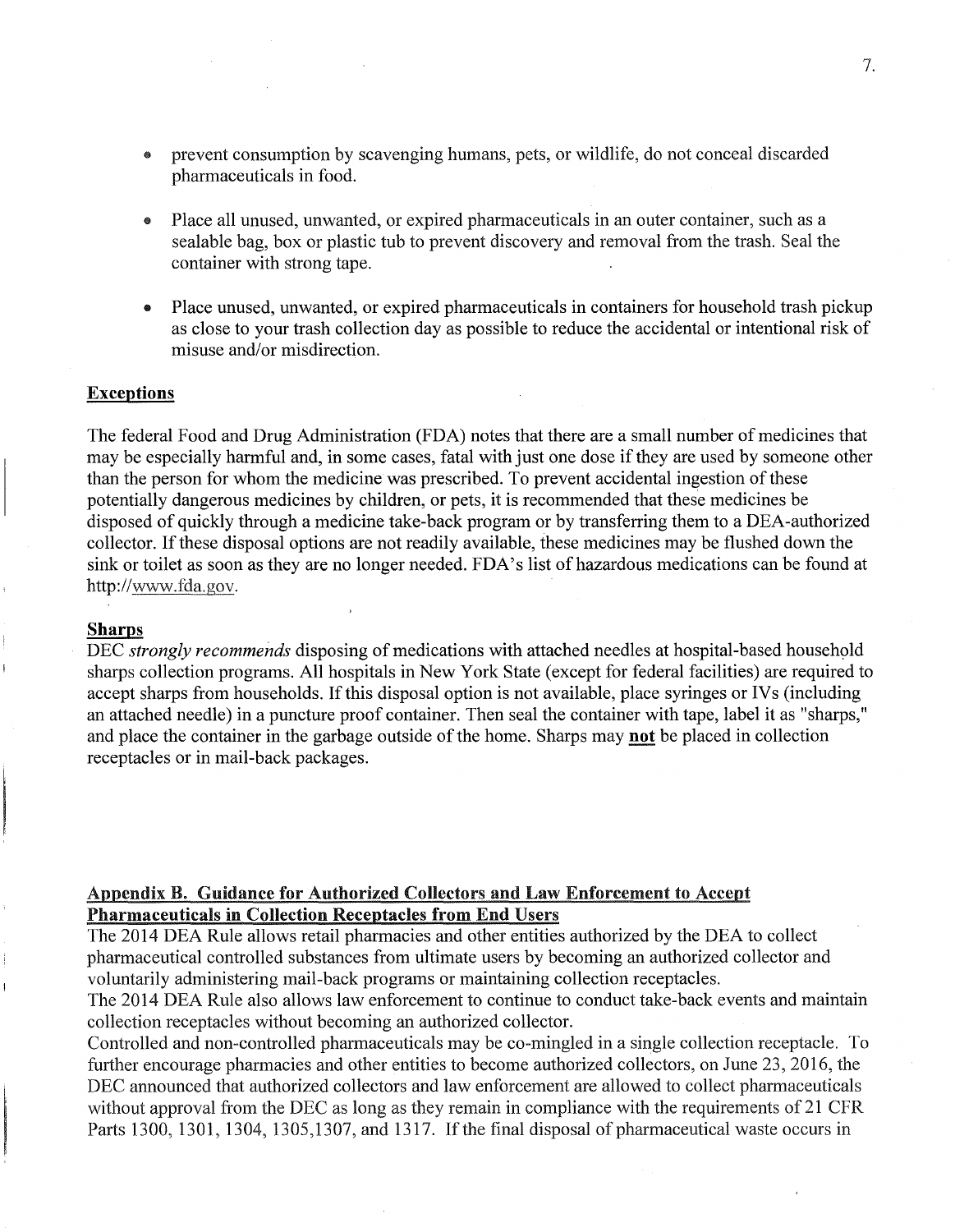New York State, it must be destroyed in a municipal waste combustion facility or by another method approved by the DEC.

Law enforcement agencies that conduct take-back events and maintain collection receptacles must meet DOH requirements as set forth on the DOH Bureau of Narcotic Enforcement's (BNE) website:

https://www.health.ny.gov/professionals/narcotic/. Retail pharmacies, manufacturers, reverse distributors, distributors, narcotic treatment program, or hospitals or clinics with an on-site pharmacy may modify their existing DEA registration in order to become an authorized collector. Authorized collectors may collect pharmaceutical controlled substances from households using either collection receptacles or mail-back programs.

Retail pharmacies and hospitals/clinics with an on-site pharmacy may maintain collection receptacles at L TCFs licensed by the DOH BNE and in accordance with federal DEA regulations.

Consistent with the 2014 DEA Rule, DEC strongly encourages pharmacies and other DEA registrants to become authorized collectors to allow for the increased safe disposal of controlled pharmaceuticals in a safe and effective manner consistent with effective controls against diversion.

To become an authorized collector, DEA registrants must:

- Modify their registrations online at http://www.DEAdiversion.usdoj.gov/; and
- Follow all DEA requirements under 21 CFR Part 1300 *et seq.*

Commercial transporters of collected pharmaceuticals may be required to obtain a 6 NYCRR Part 364 Waste Transporter Permit if transport for the purpose of subsequent disposal occurs by vehicle. For questions or more information regarding the Part 364 Waste Transporter Permit program please contact DEC's Division of Materials Management at (518) 402-8611.

DEA fact sheets and information on registrant drug disposal may be found at: http://www.deadiversion.usdoj.gov/drug disposal/index.html.

### Appendix C. Guidance for Long-Term Care Facilities {L TCFs) and Other Class 3A Facilities

The 2014 DEA Rule allows retail pharmacies, hospitals, and medical clinics to maintain collection receptacles at LTCFs on a voluntary basis.

DOH requires institutional facilities without the services of an on-site pharmacy to be licensed as a Class 3A Institutional Dispenser, Limited facility; however, not every Class 3A licensee meets the qualifications required to be recognized by the DEA as a LTCF.

There are several disposal methods available to LTCFs and other Class 3A facilities:

1. Disposal Options for LTCF residents: Mail-back programs and collection receptacles.

LTCF residents may participate in DEA-authorized collection mail-back programs and collection receptacles in accordance with federal DEA regulations.

- While LTCFs, themselves, may not use mail-back packages or administer a mail-back program, L TCF *residents* may use all disposal methods made available to ultimate users under the DEA rule, including participation in mail-back programs.
- On behalf of an LTCF resident, an LTCF employee may place the resident's unused, unwanted, or expired pharmaceuticals in a mail-back package, seal it, and deposit it into the LTCF's outgoing mail system.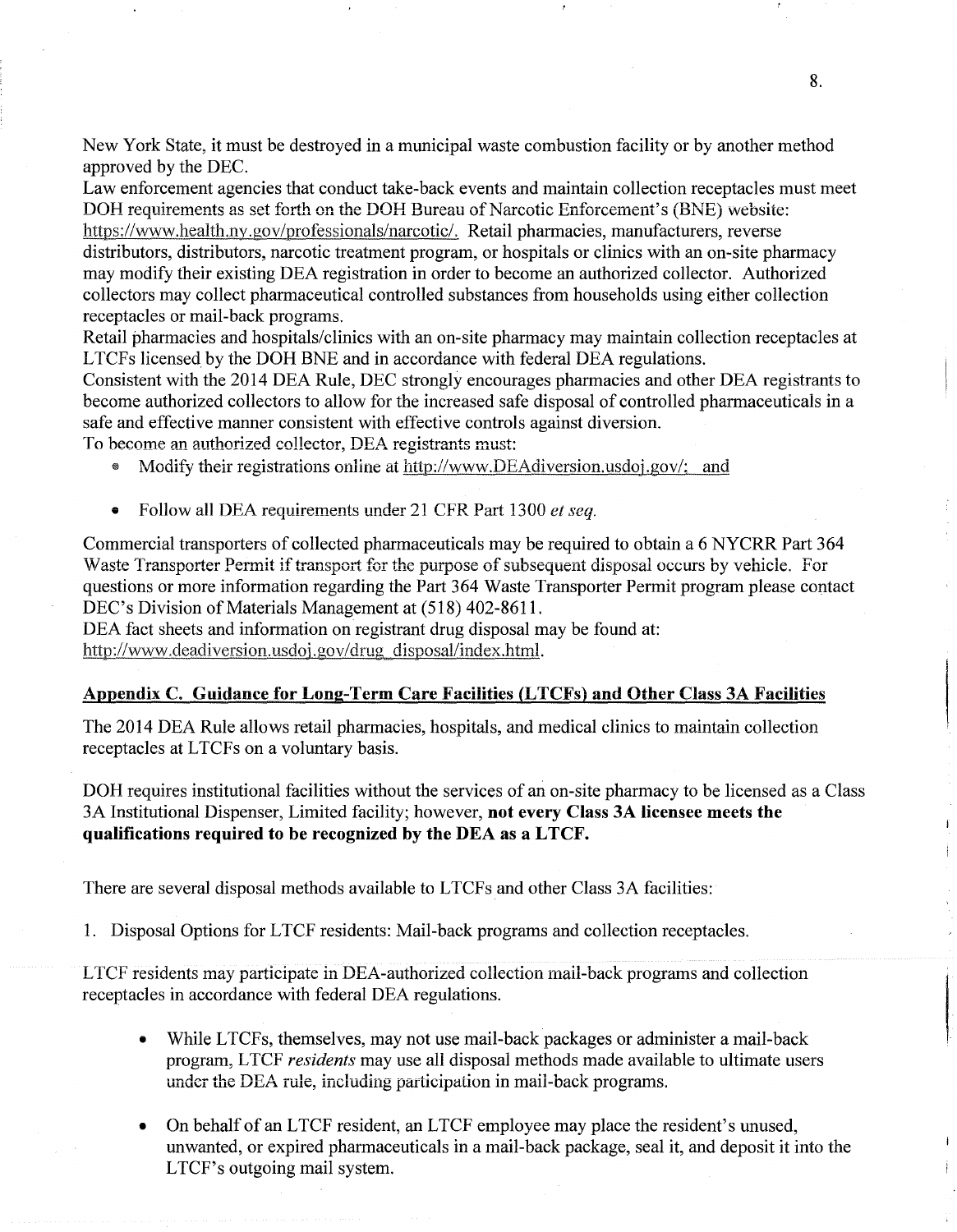- Retail pharmacies, as well as hospitals and medical clinics with an on-site pharmacy, may maintain DEA-authorized collection receptacles at LTCFs in accordance with federal DEA regulations. (21 CFR 1317.75) (21 CFR 1317.80)
- An LTCF employee may place unused, unwanted, or expired pharmaceuticals that are lawfully possessed into an authorized collection receptacle located at that LTCF on behalf of an ultimate user who resides, or has resided, at such LTCF.
- 2. Class 3A facilities' staff with lawful temporary custody of unused, unwanted, or expired pharmaceutical controlled substances may surrender them to law enforcement for destruction *pursuant to a DOH-approved Law Enforcement Take-Back Event.* 
	- Law enforcement may collect controlled substances from ultimate users and persons lawfully entitled to dispose of a deceased ultimate user's property.
	- Law enforcement agencies shall appoint a law enforcement officer employed by that agency to oversee the collection.
	- Control and chain of custody of the collected pharmaceuticals will be securely maintained by those law enforcement officers from the time of collection to transfer, storage, or destruction of the controlled pharmaceuticals.
	- Each Class 3A facility seeking to participate in a DOH-approved Law Enforcement Take-Back Event must complete and submit required documentation to the applicable DOH BNE regional office. Instructions and forms may be located on DOH's website (www.health.ny.gov).
	- ~~~ All Class 3A Facilities, including LTCFs, may request pharmaceutical pick-ups by DEC Law Enforcement on an "as needed" basis. These pick-ups are dependent upon the availability of DEC resources. DEC Law Enforcement may also be able to conduct periodic pre-scheduled pickups. Contact DEC's Bureau of Public Outreach at 518-402-8044.
	- ~~~ Once a Class 3A facility confirms its participation in the pick-up by DEC Law Enforcement, DEC Law Enforcement will contact the facility to schedule an approximate time and date for pickup. Law enforcement officers provide security, maintain chain of custody, witness the surrender to the incineration facility, and witness destruction via incineration of all waste pharmaceuticals collected.